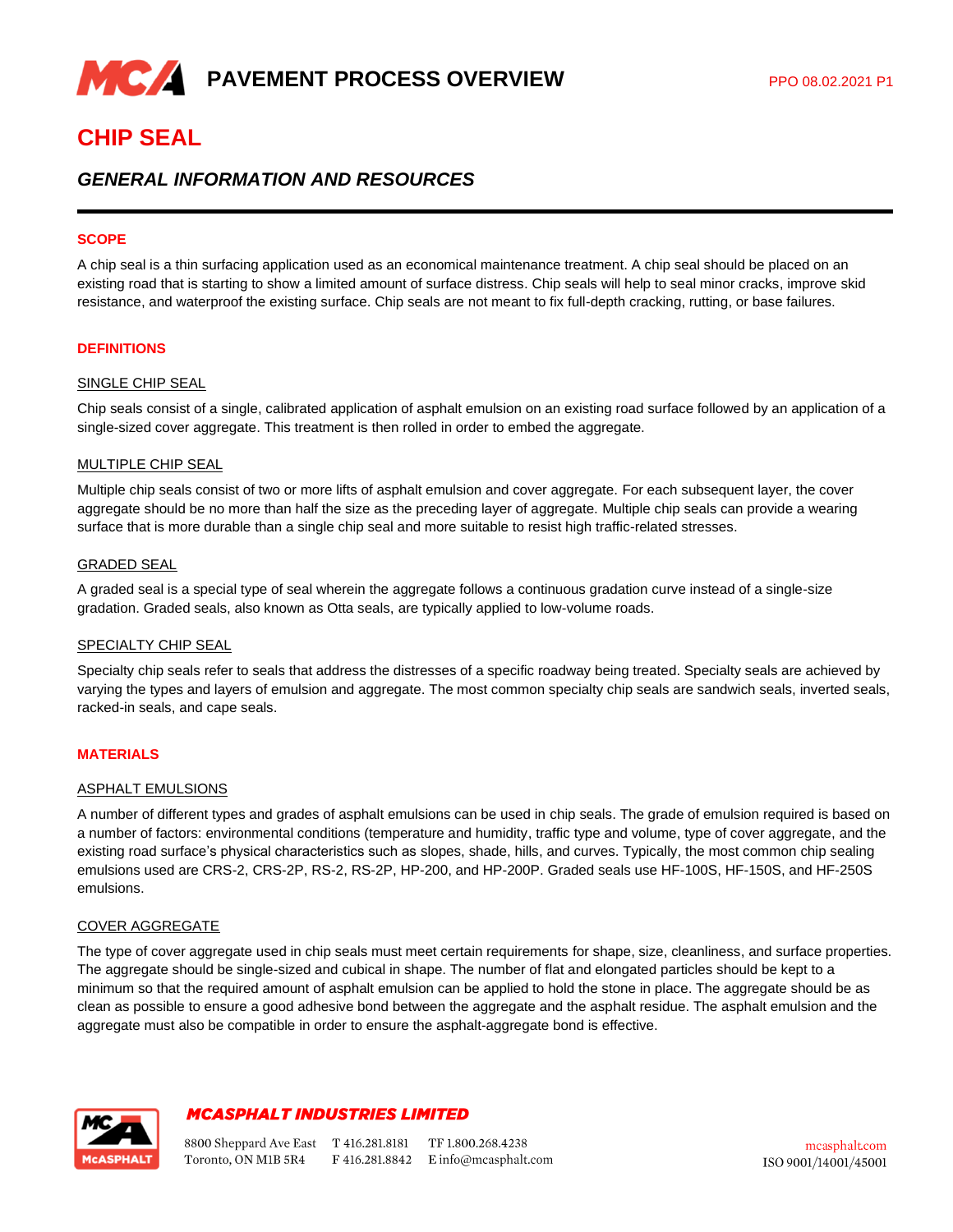

# **CHIP SEAL**

# *GENERAL INFORMATION AND RESOURCES*

# **DESIGN CRITERIA**

When designing a chip seal, a number of factors have to be examined and assessed to ensure a high-quality treatment. Certain factors can have a tremendous effect on the performance of a chip seal: traffic, aggregate shape, specific gravity of the aggregate, aggregate wastage, residual asphalt content, and the texture of the existing surface.

#### TRAFFIC

The type and quantity of traffic the surface experiences will have a large effect on the type and quantity of asphalt emulsion required. A rough rule of thumb is that, as the traffic volume decreases from more than 2000 to less than 100 vehicles per day, the quantity of emulsion required increases by 40%. If the amount of heavy vehicles (heavy trucks) goes up, the quantity of emulsion required goes down. Heavy vehicles have the greatest impact on how much emulsion will be required for the chip seal.

#### AGGREGATE SHAPE

The overall shape of the cover aggregate can influence the quantity of aggregate required as well as the amount of asphalt emulsion required. The more cubical (the higher the average least dimension (ALD)) the aggregate, the more emulsion that is required. In addition, measuring the aggregate's air voids in its loose aggregate condition helps in determining the necessary quantity of both asphalt emulsion and aggregate.

#### SPECIFIC GRAVITY OF COVER AGGREGATE

The bulk specific gravity of the cover aggregate will affect the quantity of aggregate needed for an effective chip seal: the higher the specific gravity, the more aggregate is needed and vice versa.

#### AGGREGATE WASTAGE

In all chip seals, an excess of cover aggregate has to be applied to offset the unevenness of spread and whip-off as a result of traffic. Depending on the chip spreader equipment, this excess amount can range from 2 to 10% but is typically 5%. Wastage control is critical in multiple chip seal applications.

#### ASPHALT RESIDUAL IN THE EMULSION

The percentage of asphalt residue in the emulsion can affect the quantity of asphalt emulsion needed to hold the cover aggregate. The lower the percentage of residue, the more emulsion is needed.

#### SURFACE TEXTURE OF EXISTING PAVEMENT

The texture of the existing road surface can influence the quantity of asphalt emulsion needed. If the surface is rich in texture (indicating flushing or bleeding), a lower quantity of emulsion is needed. If the texture is dry and oxidized, then a higher quantity would be needed.

If there a steep hills or curves, adjustments may have to be made to the quantity of emulsion used in those areas, especially if there is significant heavy vehicle traffic. The types of industries nearby that are most likely to travel the road to be treated should be observed.

#### ADDITIONAL DESIGN ADJUSTMENTS

Further adjustments to the base spray and spread rates might be required to account for factors such as the time of the year, shade and exposure to sun, severity of snow ploughing operations, channelized traffic areas, and more.



# **MCASPHALT INDUSTRIES LIMITED**

8800 Sheppard Ave East T 416.281.8181 TF 1.800.268.4238 Toronto, ON M1B 5R4 F 416.281.8842 E info@mcasphalt.com

mcasphalt.com ISO 9001/14001/45001